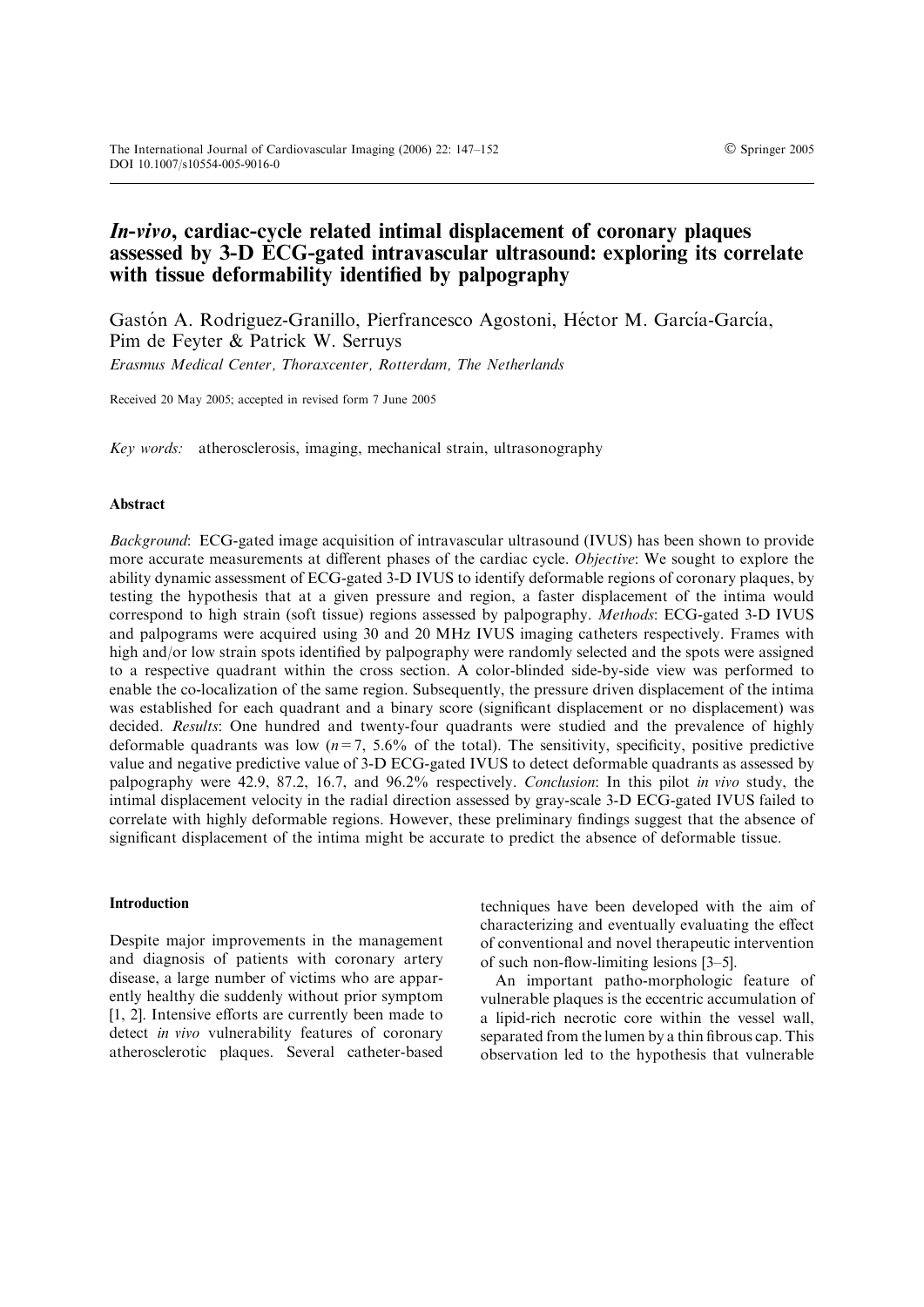lesions might have mechanical properties that differ from those of chronic stable lesions. Indeed, both plaque rupture and increased inflammatory markers have been reported to occur more frequently in regions with increased mechanical stress [3, 6, 7].

Intravascular Ultrasound (IVUS) is an invasive diagnostic tool that provides a real-time, highresolution, tomographic view of coronary arteries. It thereby enables the assessment of morphology, severity and extension of coronary plaque. By reducing motion artifacts caused by the displacement of the catheter relative to the vessel wall during a pullback, ECG-gated image acquisition of IVUS has been shown to provide more accurate measurements with lower intra and interobserver variability [8–10]. In addition, it allows measurements at different phases of the cardiac cycle [8].

A recent study established that the luminal, pressure driven displacement of low echogenic (soft) plaques is faster than the one present in calcified lesions [11].

In this study, we sought to explore the ability of ECG-gated 3-D IVUS to identify deformable regions of coronary plaques, by testing the hypothesis that at a given pressure and region, a faster displacement of the intima would correspond to high strain regions as assessed by palpography, which represent soft (highly deformable) tissue.

## **Methods**

Patients were eligible if they had a *de novo*, nonsignificant (angiographically  $\langle 50\% \rangle$ ) stenosis in a native coronary artery. Patients were excluded from the study if any of the following conditions were present: (1) severe vessel tortuosity (2) severely calcified vessels. Written informed consent was obtained from all patients.

## Intravascular ultrasound acquisition

IVUS was performed after intracoronary administration of nitrates using a single-element, 30 MHz rotating transducer (3.2 F Ultracross<sup>TM</sup>, Boston Scientific Corp.). Cine runs, before and during contrast injection, were performed to define

the position of the IVUS catheter  $\geq 10$  mm distal to a clear anatomical landmark. The ECG-gated image acquisition and digitization were performed by a 3-D image acquisition workstation (Echo-Scan, TomTec, Munich, Germany), which received the video signal input form the IVUS console and the ECG-signal from the patient. This system steered the ECG-gated stepping pullback device to withdraw the imaging transducer. The workstation considered the heart rate variability and only acquired images from cycles meeting a predetermined range. Premature beats were rejected.

If an R–R interval failed to meet the preset range, the catheter remained at the same site until a cardiac cycle met the predetermined R–R range. Subsequently, the transducer was withdrawn 0.2 mm and images were recorded. Image acquisition required on average 1 min per cm.

## Palpography acquisition

Palpograms were acquired using a 20-MHz phased-array IVUS catheter (Volcano Therapeutics, Rancho Cordova, USA). Cine runs, before and during contrast injection, were performed to define the position of the IVUS catheter  $\geq 10$  mm distal to the same landmark used for the 30 MHz catheter. Digital radiofrequency data were acquired using a custom-designed workstation.

Intravascular ultrasound palpography is a technique that allows the assessment of local mechanical tissue properties [3, 12]. At a defined pressure, soft tissue (lipid-rich) components will deform more than hard tissue components (fibrous-calcified) [13]. In coronaries, the tissue of interest is the vessel wall, whereas the blood pressure with its physiologic, systolic and diastolic changes during the heart cycle is used as the excitation force. Images obtained at different pressure levels are compared to determine the local tissue deformation.

Each palpogram represents the strain information for a certain cross section over the full cardiac cycle. The longitudinal resolution of the acquisitions depends on heart rate and pullback speed. With a heart rate of 60 bpm and a pullback speed of 1.0 mm/s, the longitudinal resolution is 1.0 mm. For palpography, catheter displacement is the main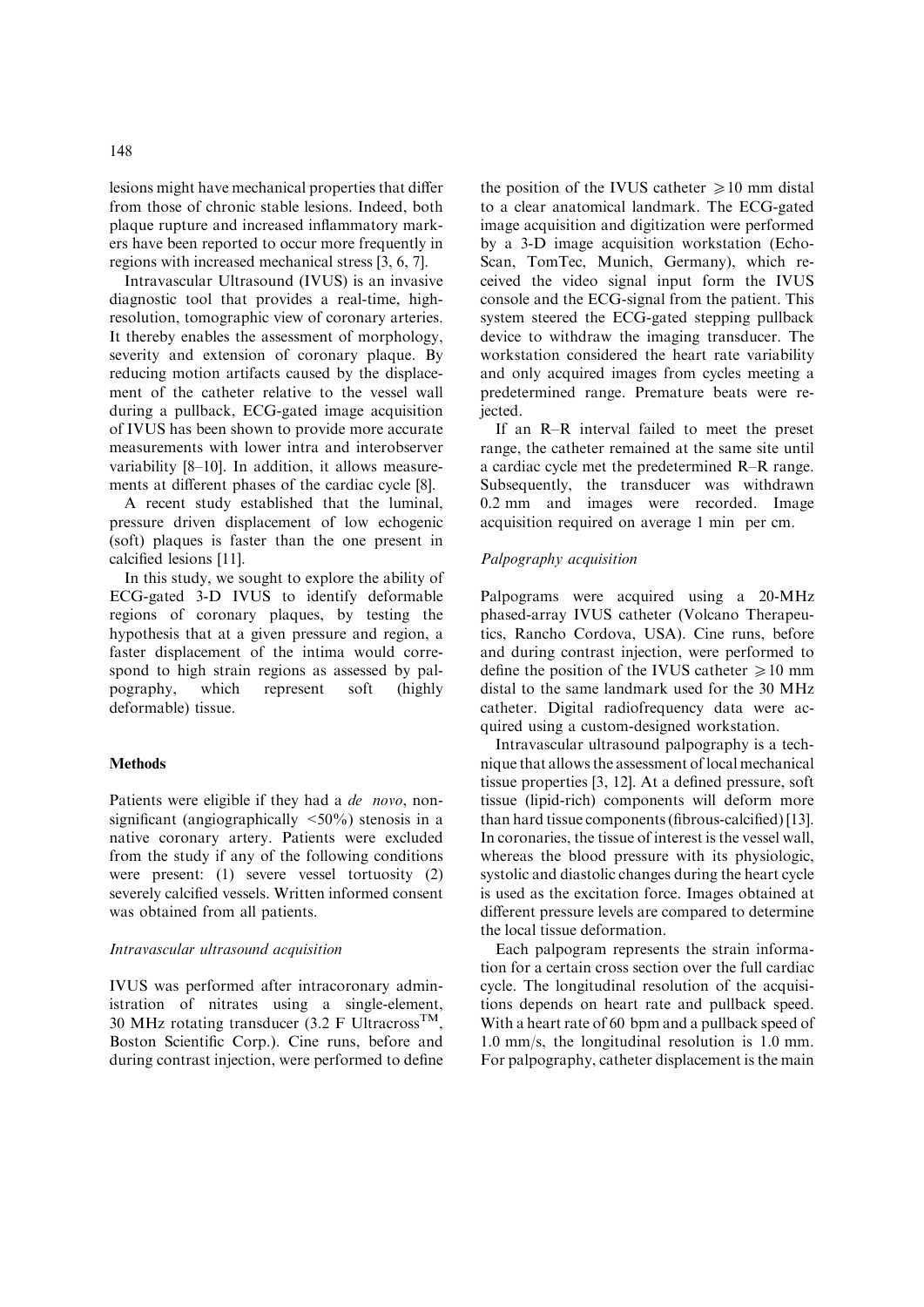

Figure 1. Matched cross-section imaged with palpography (left) and 3-D ECG-gated (right) intravascular ultrasound. A highly deformable plaque and significant intimal radial displacement is present in quadrant 3.

source of signal decorrelation and thus a source of error in strain estimation [14]. During the recordings, data were continuously acquired at a pullback speed of 1.0 mm/s using a mechanical pullback device (Track Back II, Volcano Therapeutics) with simultaneous recording of the ECG and the aortic pressure. The data set is subdivided into heart cycles by use of the R wave of the ECG signal.

## Palpography analysis

The local strain was calculated from the gated radiofrequency traces using cross-correlation analysis and displayed, color-coded, from blue (for 0% strain) through yellow (for 2% strain) via red. This color-coded circumferential image was superimposed on the cross-sectional IVUS image (Figure 1).

A region was defined as a high-strain spot when it had high strain  $\approx 0.9\%$  at 4 mm Hg pressure difference) that spanned an arc of at least  $12^{\circ}$  at the surface of a plaque (identified on the IVUS recording) adjacent to low-strain regions  $(< 0.5\%$ at 4 mm Hg pressure difference). The highest value of strain was taken as the strain level of the spot. An independent experienced analyst randomly selected frames with high and/or low strain spots within the pullback analysis and positioned the spots in a respective quadrant according to the spatial location within the cross section (Figure 1).

## Qualitative IVUS analysis

A color-blinded side-by-side view (gray-scale IVUS and Palpography) was undertaken to facilitate the identification of the same region with both techniques. Using longitudinal as well as cross-sectional views and with the aid of anatomical landmarks such as side-branches, veins, calcified spots and pericardium, three experienced IVUS analysts blinded for the palpography results identified the given frames. Images were rotated with the purpose of matching the orientation of the images provided in the palpogram. With the aid of dynamic evaluation of both longitudinal and cross-sectional views, the longitudinal movement of the catheter at the current frame was estimated qualitatively.

Subsequently, and provided that the longitudinal movement was not significant (determined by cyclic entrance/exit of identifiable anatomical landmarks), the pressure driven displacement of the intima was established for each quadrant and a binary score (significant displacement or no displacement) was decided by consensus of the three analysts.

#### Statistical analysis

Continuous variables are presented as mean  $\pm$  SD. The sensitivity (proportion of deformable quadrants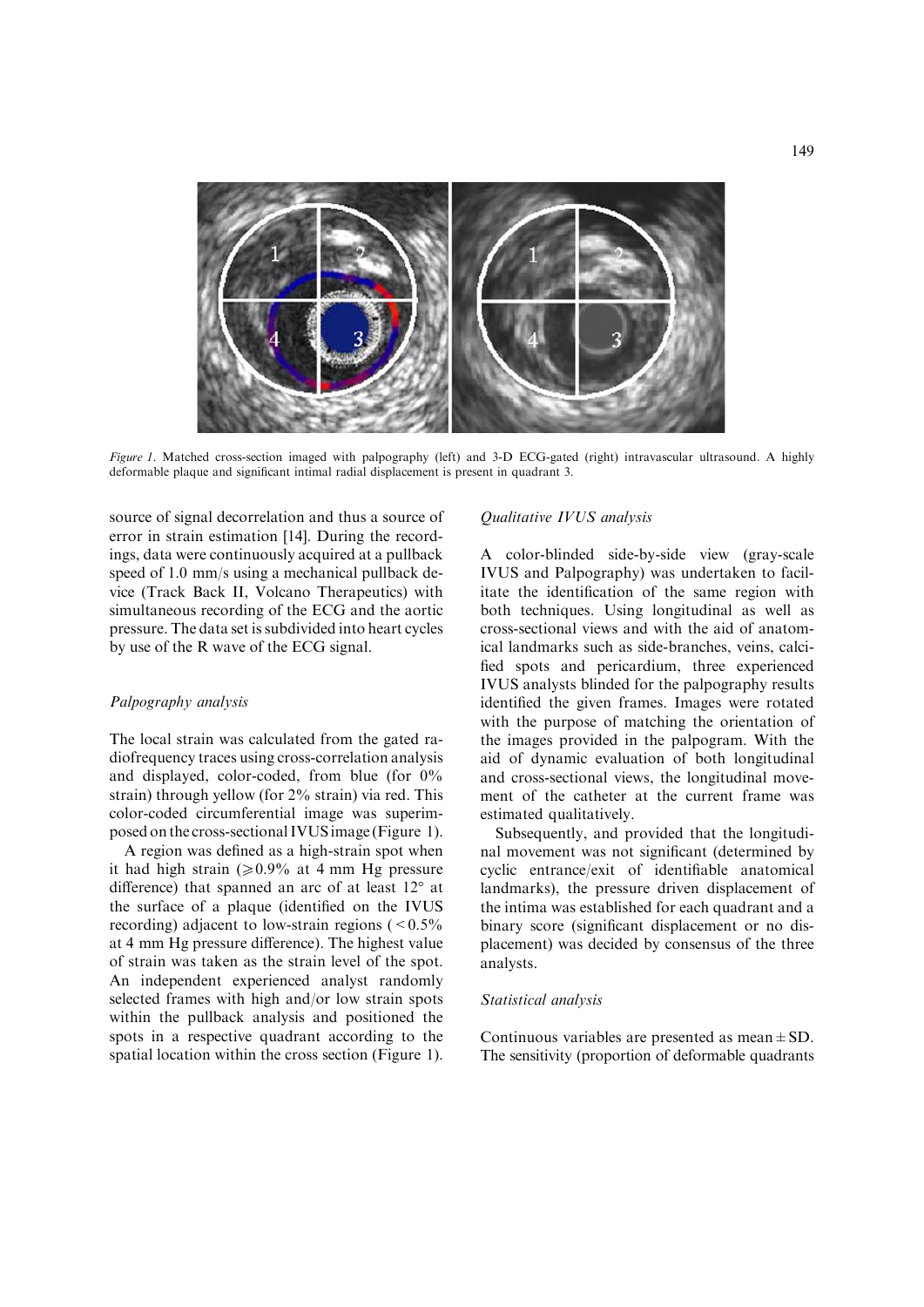where significant displacement of the intima is present), specificity (proportion of non-deformable quadrants where no displacement of the intima is present), positive predictive value (proportion of quadrants with significant displacement of the intima where deformable tissue is present) and negative predictive value (proportion of quadrants with no displacement of the intima where no deformable tissue is present) of the 3-D ECGgated IVUS to detect deformable regions of the coronaries was evaluated.

## Results

We studied 9 male patients with a mean age  $59 \pm 9.3$ . The study vessel was the left anterior descending artery in 3 (33.3%), the left circumflex artery in 2 (22.2%) and the right coronary artery in 4  $(44.4\%)$  patients.

Thirty-seven frames were selected for paired analysis and 6 were excluded due to significant longitudinal movement of the catheter, which was assessed using longitudinal and cross-sectional views.

As aforementioned, 4 quadrants per frame were individually assessed leading to a total of 124 quadrants.

Overall, the number of highly deformable quadrants was low  $(n=7, 5.6\%$  of the total). Conversely, the number of quadrants where significant displacement of the intima was present was slightly higher  $(n=18, 14.5\%)$ .

The sensitivity, specificity, positive predictive value and negative predictive value of 3-D ECGgated IVUS to detect deformable quadrants as assessed by palpography were 42.9, 87.2, 16.7, and 96.2% respectively.

# Discussion

The sensitivity and specificity of palpography to detect vulnerable plaques has recently been assessed in post-mortem human coronary arteries where vulnerable plaques were detected with a sensitivity of 88% and a specificity of 89% [12]. In addition to ex-vivo studies, this technique has also been tested in-vivo, where palpography detected a

high incidence of deformable plaques in ACS patients. Furthermore, the number of highly deformable lesions was correlated to the clinical presentation and levels of C-reactive protein [3].

The detection of vulnerable plaques by IVUS is mainly based on a series of case reports [15–18]. These reports describe morphologic features of already ruptured plaques but not the prospective detection of rupture-prone plaques. Nevertheless, one prospective study showed that large eccentric plaques containing an echolucent zone by IVUS were found to be at increased risk of instability even though the lumen area was preserved at the time of initial study [19].

Conventional gray-scale IVUS studies commonly evaluate the static character of the tissue. As the vessel wall is always subject to shear and wall stress, understanding the dynamic characteristics of coronary atherosclerosis by analyzing the intimal displacement velocity in the radial direction could provide an additive value to gray-scale IVUS [11].

In the current report, we evaluated the sensitivity and specificity of 3-D ECG-gated IVUS to detect deformable (high strain) plaques assessed by palpography. The sensitivity was low and the specificity was high. It is noteworthy that only a low percent (5.6%) of the analyzed frames presented a high strain. 3-D ECG-gated IVUS seems thus poorly sensitive to detect deformable spots. However, these preliminary findings may suggest that the absence of significant displacement of the intima appear to be highly accurate to predict the absence of underlying deformable tissue.

In coronary arteries, the natural motion of the catheter, related to blood flow pattern during systole and diastole and to the contraction of the heart, is inevitable. During systole, blood flow is low, the heart is contracting, and the catheter moves toward the ostium. Conversely, during the diastolic phase, blood flow increases, the heart relaxes, and the catheter moves distally away from the ostium [20]. It has been reported that ECGgating the IVUS acquisition can significantly reduce the motion artifacts [8, 20]. However, in the present study all vessels presented some longitudinal movement artifact that could have ultimately influenced the interpretation of the images.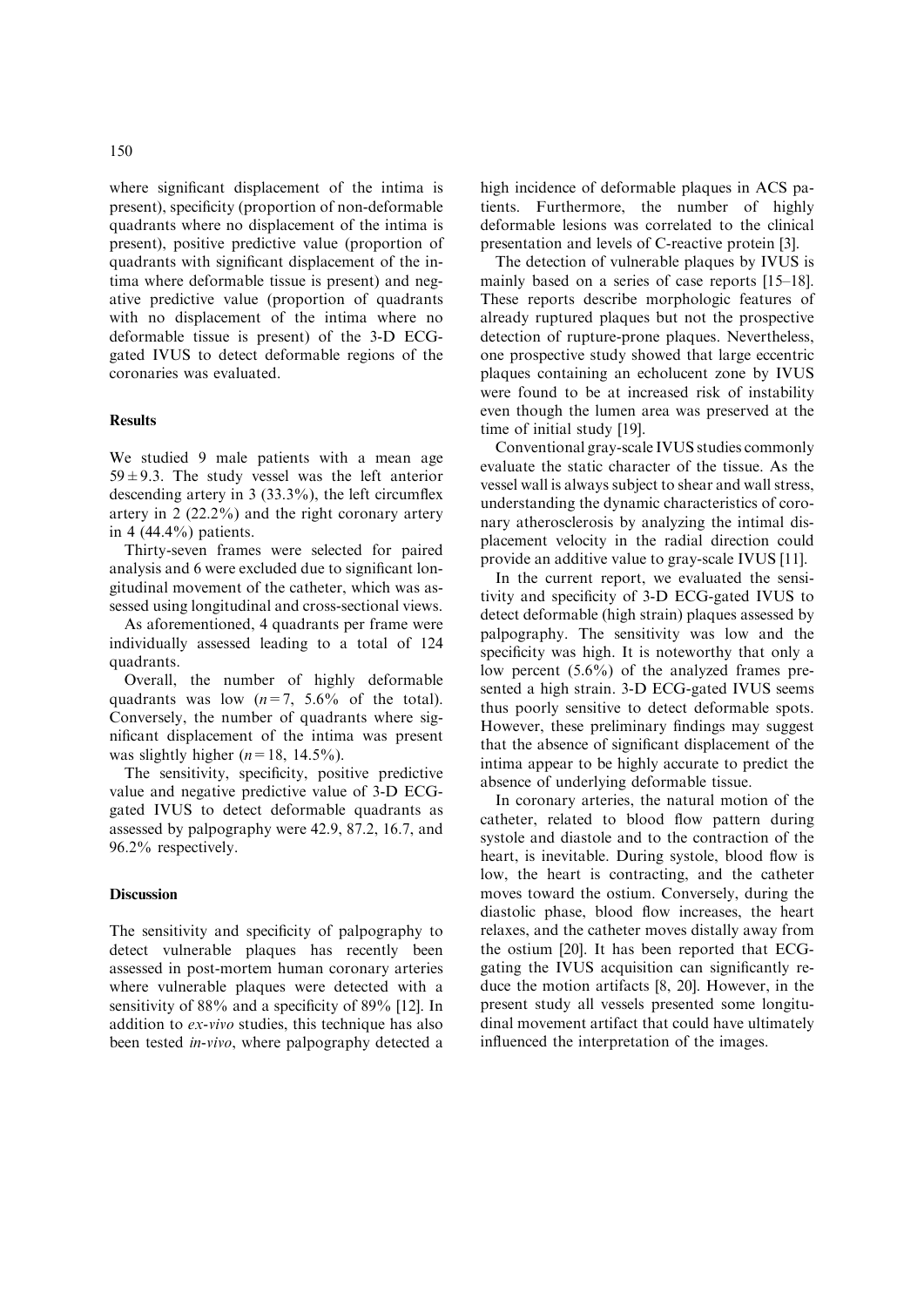## **Limitations**

This study included a small number of patients. Nevertheless, the conductance of large in vivo studies of this type is difficult due to obvious ethical issues. The small prevalence of deformable (high-strain) quadrants could influence the results. Accordingly, interpretation of these results should be cautious and regarded as preliminary. Despite the ECG-gating, motion artifacts seem to be inevitable and could potentially have created misinterpretation of the images. The present is a comparison between quantitative and qualitative techniques. The lack of a quantitative definition of both significant intimal displacement and longitudinal movement could potentially influence the results. However, characterization of such definitions was performed by 3 experienced IVUS analysts. On the other hand, the ''gold standard'' for sensitivity analysis was an only recently validated technique. However it has shown a high sensitivity and specificity to identify vulnerable plaques [12].

## Conclusion

In this pilot in vivo study, the intimal displacement velocity in the radial direction assessed by grayscale 3-D ECG-gated IVUS failed to correlate with highly deformable regions. The sensitivity was low and the specificity was high. Dynamic assessment of 3-D ECG-gated IVUS seems thus poorly sensitive to detect deformable spots. However, these preliminary findings suggest that the absence of significant displacement of the intima might potentially predict the absence of underlying deformable tissue. Larger studies using a both qualitative and quantitative approach are needed to further investigate the value of these findings.

## References

- 1. Kannel WB, Doyle JT, McNamara PM, Quickenton P, Gordon T. Precursors of sudden coronary deathFactors related to the incidence of sudden death. Circulation 1975; 51: 606–613.
- 2. Falk E, Shah PK, Fuster V. Coronary plaque disruption. Circulation 1995; 92: 657–671.
- 3. Schaar JA, Regar E, Mastik F, et al. Incidence of high-strain patterns in human coronary arteries: assessment with three-

dimensional intravascular palpography and correlation with clinical presentation. Circulation 2004; 109: 2716–2719.

- 4. Regar E, Schaar J, van der Giessen W, van der Steen AF, Serruys PW. Real-time, in-vivo optical coherence tomography of human coronary arteries using a dedicated imaging wire. Am J Cardiol 2002; 90: 129H.
- 5. Asakura M, Ueda Y, Yamaguchi O, et al. Extensive development of vulnerable plaques as a pan-coronary process in patients with myocardial infarction: an angioscopic study. J Am Coll Cardiol 2001; 37: 1284–1288.
- 6. Burleigh MC, Briggs AD, Lendon CL, Davies MJ, Born GV, Richardson PD. Collagen types I and III, collagen content, GAGs and mechanical strength of human atherosclerotic plaque caps: span-wise variations. Atherosclerosis 1992; 96: 71–81.
- 7. Loree HM, Kamm RD, Stringfellow RG, Lee RT. Effects of fibrous cap thickness on peak circumferential stress in model atherosclerotic vessels. Circ Res 1992; 71: 850–858.
- 8. Bruining N, von Birgelen C, de Feyter PJ, et al. ECG-gated versus nongated three-dimensional intracoronary ultrasound analysis: implications for volumetric measurements. Cathet Cardiovasc Diagn 1998; 43: 254–260.
- 9. von Birgelen C, de Vrey EA, Mintz GS, et al. ECG-gated three-dimensional intravascular ultrasound: feasibility and reproducibility of the automated analysis of coronary lumen and atherosclerotic plaque dimensions in humans. Circulation 1997; 96: 2944–2952.
- 10. von Birgelen C, de Feyter PJ, de Vrey EA, et al. Simpson's rule for the volumetric ultrasound assessment of atherosclerotic coronary arteries: a study with ECG-gated threedimensional intravascular ultrasound. Coron Artery Dis  $1997: 8: 363 - 369$
- 11. Saijo Y, Tanaka A, Owada N, Akino Y, Nitta S. Tissue velocity imaging of coronary artery by rotating-type intravascular ultrasound. Ultrasonics 2004; 42: 753–757.
- 12. Schaar JA, De Korte CL, Mastik F, et al. Characterizing vulnerable plaque features with intravascular elastography. Circulation 2003; 108: 2636–2641.
- 13. de Korte CL, van der Steen AF, Cespedes EI, Pasterkamp G. Intravascular ultrasound elastography in human arteries: initial experience in vitro. Ultrasound Med Biol 1998; 24: 401–408.
- 14. Konofagou E, Ophir J. A new elastographic method for estimation and imaging of lateral displacements, lateral strains, corrected axial strains and Poisson's ratios in tissues. Ultrasound Med Biol 1998; 24: 1183–1199.
- 15. Ge J, Haude M, Gorge G, Liu F, Erbel R. Silent healing of spontaneous plaque disruption demonstrated by intracoronary ultrasound. Eur Heart J 1995; 16: 1149–1151.
- 16. Jeremias A, Ge J, Erbel R. New insight into plaque healing after plaque rupture with subsequent thrombus formation detected by intravascular ultrasound. Heart 1997; 77: 293.
- 17. Ge J, Chirillo F, Schwedtmann J, et al. Screening of ruptured plaques in patients with coronary artery disease by intravascular ultrasound. Heart 1999; 81: 621–627.
- 18. Rioufol G, Finet G, Ginon I, et al. Multiple atherosclerotic plaque rupture in acute coronary syndrome: a three-vessel